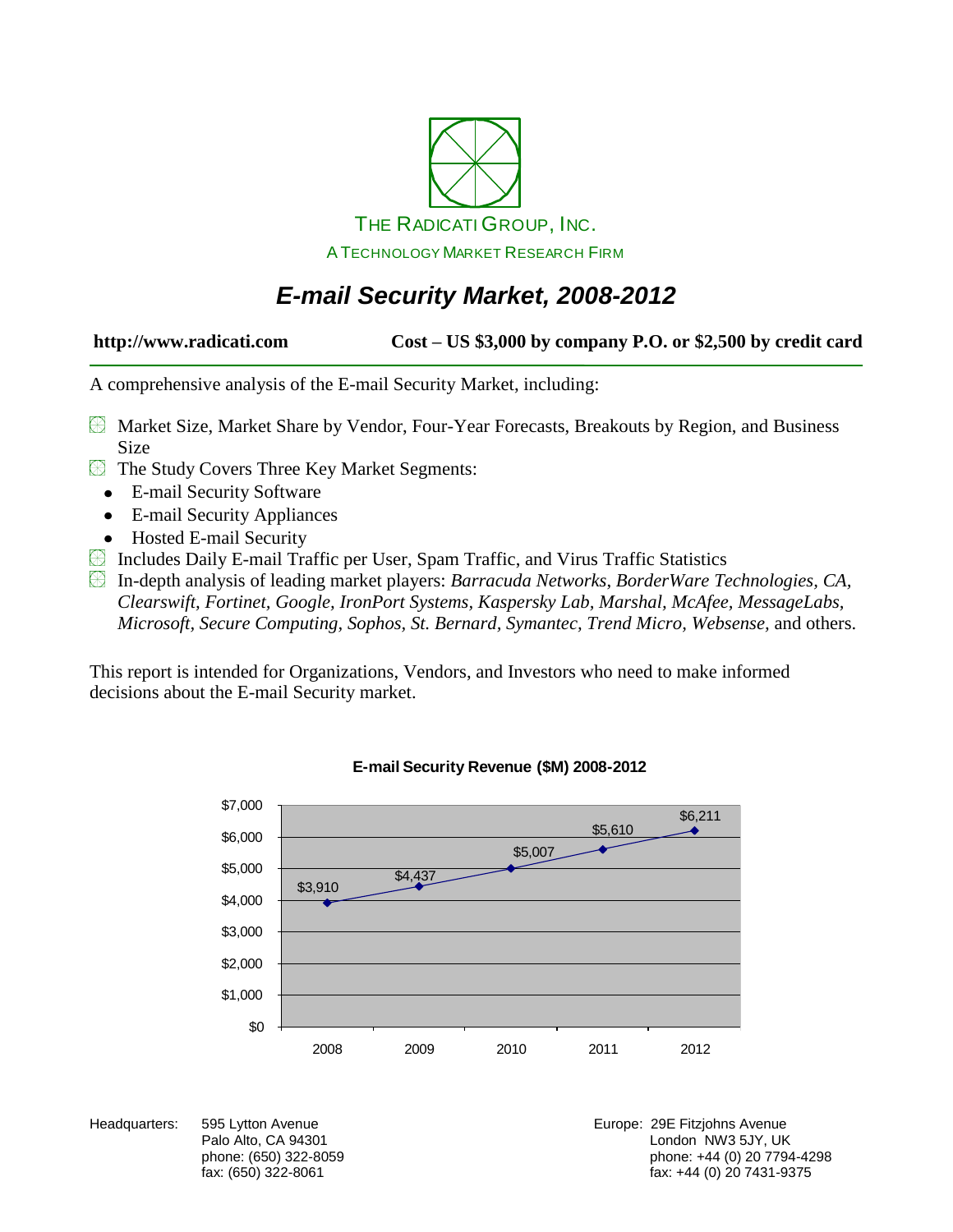#### **About The Radicati Group, Inc.**

The Radicati Group covers all aspects of email security, email archiving, regulatory compliance, wireless technologies, web services, identity management, instant messaging, unified communications, VoIP, and more. The company provides both quantitative and qualitative information, including detailed market size, installed base and forecast information on a worldwide basis, as well as detailed country breakouts.

The Radicati Group works with corporate organizations to assist them in selecting the right products and technologies to support their business needs, as well as with vendors to define the best strategic direction for their products. We also work with investment firms on a worldwide basis to help them identify and assess new investment opportunities.

The Radicati Group, Inc. is headquartered in Palo Alto, CA, with a Hong Kong Office, European office in London, UK and an Australian office in Melbourne.

| E-mail Security Market, 2008-2012                                                                                 | Name                                                 |
|-------------------------------------------------------------------------------------------------------------------|------------------------------------------------------|
| Cost (circle one): P.O \$3,000<br>Credit Card \$2,500                                                             | Company                                              |
| International Orders: Payment must be in US dollars, drawn on a US bank<br>and must include bank routing numbers. | Address                                              |
| <b>Payment Method: □ Payment Enclosed</b>                                                                         | Please indicate street address - NO P.O. BOX please! |
| $\Box$ Please send invoice, P.O.#:                                                                                | City, State, Zip                                     |
| $\Box$ VISA $\Box$ MasterCard $\Box$ Amex                                                                         | Country                                              |
| Card Number:<br>Exp. Date:                                                                                        | Phone<br>Fax                                         |
| Signature                                                                                                         | Email                                                |

#### **PLEASE SEE THE FOLLOWING PAGES FOR THE REPORT'S FULL TABLE OF CONTENTS.**

**ORDER FORM** *To order, please fill out the following form and return it to The Radicati Group at the address or fax shown on the front.*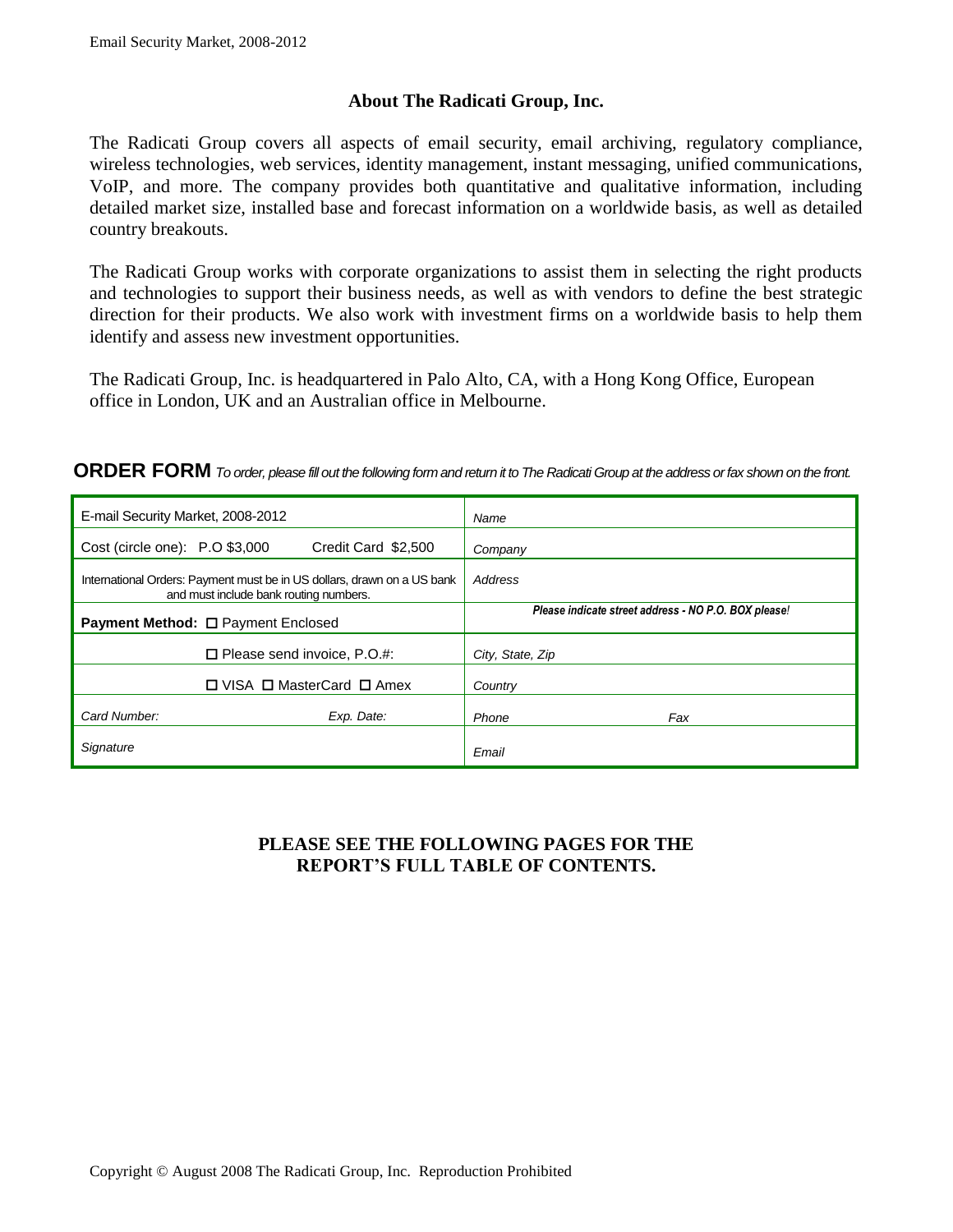### **TABLE OF CONTENTS**

| <b>BARRACUDA NETWORKS, INC.</b> | 67 |
|---------------------------------|----|
|                                 |    |
|                                 |    |
|                                 |    |
|                                 |    |
|                                 |    |
|                                 |    |
|                                 |    |
|                                 |    |
|                                 |    |
|                                 |    |
|                                 |    |
|                                 |    |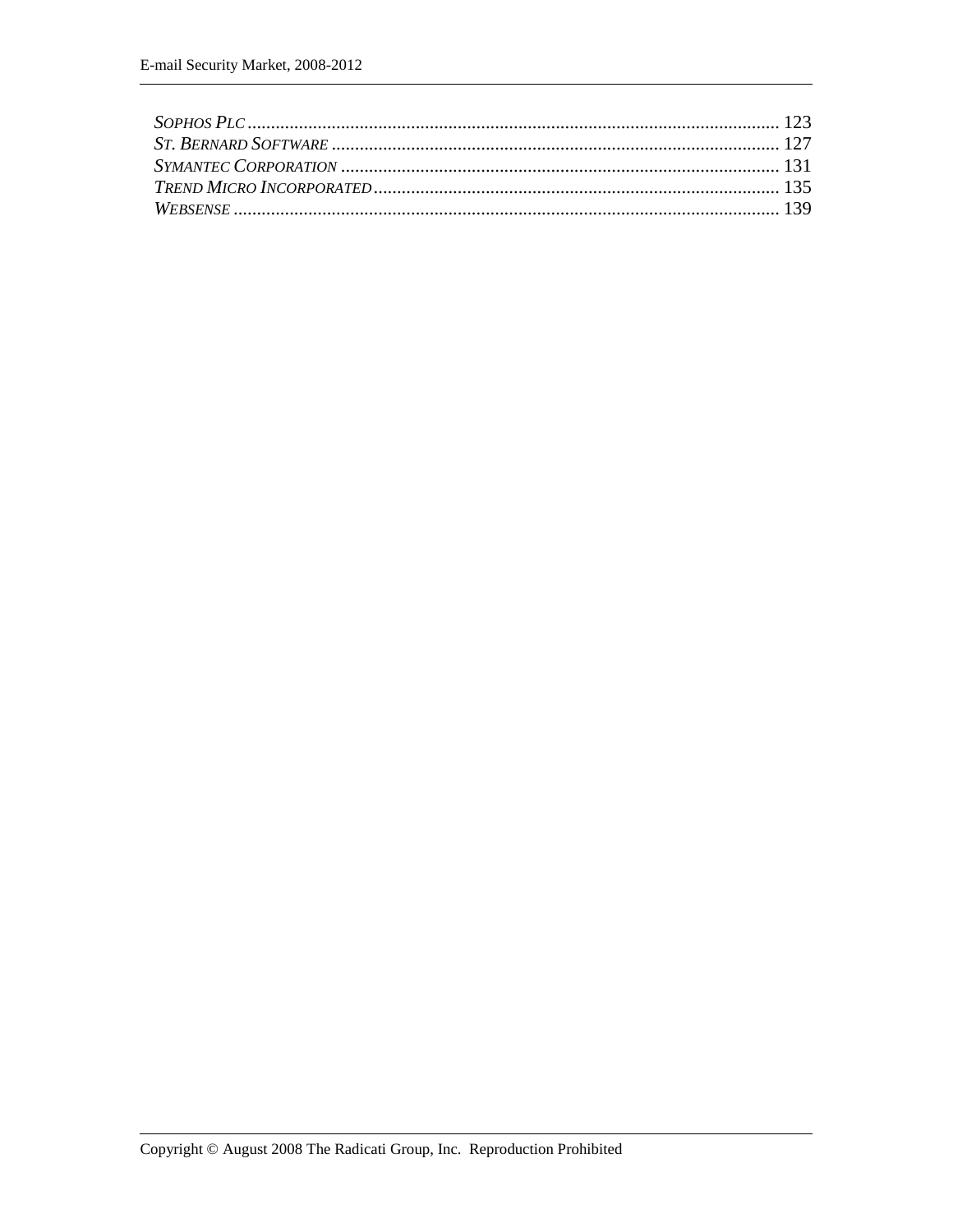## **LIST OF FIGURES**

| Figure 1: Average Number of E-mail Messages Sent/Received/User/Day, 2008-2012 21 |  |
|----------------------------------------------------------------------------------|--|
|                                                                                  |  |
|                                                                                  |  |
|                                                                                  |  |
|                                                                                  |  |
|                                                                                  |  |
|                                                                                  |  |
|                                                                                  |  |
|                                                                                  |  |
|                                                                                  |  |
|                                                                                  |  |
|                                                                                  |  |
|                                                                                  |  |
|                                                                                  |  |
|                                                                                  |  |
|                                                                                  |  |
|                                                                                  |  |